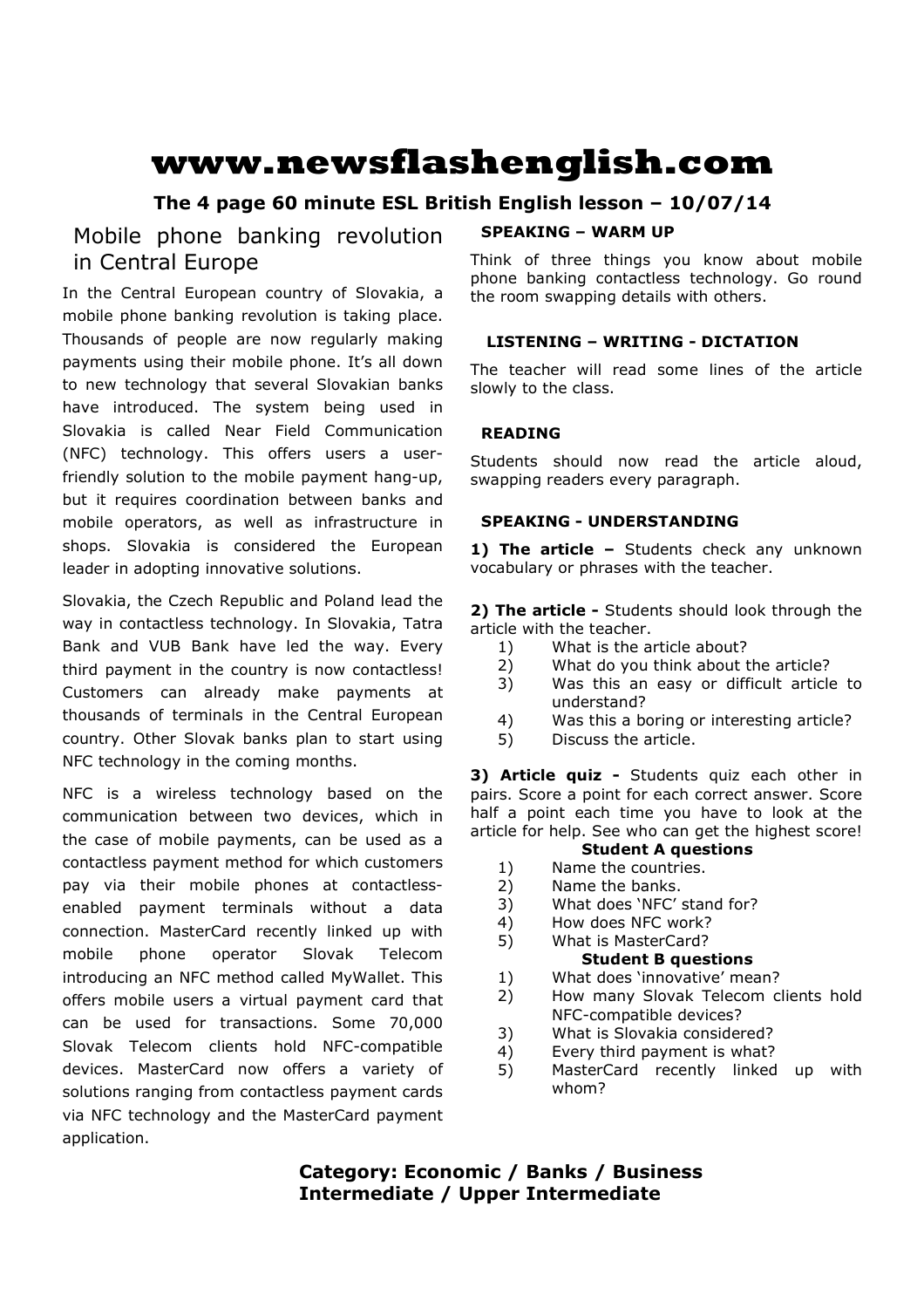#### **WRITING / SPEAKING**

you can to do with **'Mobile phone banking contactless technology'.** *One-two minutes.*  Compare with other teams. Using your words compile a short dialogue together.

#### **WRITING / SPEAKING**

*In pairs* – Choose three things from the article. Write them below. Talk about them.

**Add** three other things YOU know about mobile phone banking contactless technology. Write them below. Discuss together.

 $1)$   $\qquad \qquad$ 2) \_\_\_\_\_\_\_\_\_\_\_\_\_\_\_\_\_\_\_\_\_\_\_\_ 3) \_\_\_\_\_\_\_\_\_\_\_\_\_\_\_\_\_\_\_\_\_\_\_\_

*The teacher will choose some pairs to discuss their findings in front of the class.* 

#### **WRITING / SPEAKING**

*In pairs – Look online!* – Think of three advantages and disadvantages of using mobile phone banking contactless technology.

*The teacher will choose some pairs to discuss their findings in front of the class.* 

#### **SPEAKING – ROLEPLAY 1**

In pairs. On the board write as many words as In groups. One of you is the interviewer. There are up to four guests. You are in the *ABC Business News* studio in London. Today's interview is: *Mobile phone banking revolution in Central Europe. 10 mins.* 

- 1) Someone who uses a mobile phone.
- 2) Someone who uses mobile phone banking contactless technology.
- 3) A spokesperson from Tatra Bank or VUB Bank in Slovakia.
- 4) Someone from MasterCard/Slovak Telecom.

*The teacher will choose some groups to roleplay their interview in front of the class.* 

#### **SPEAKING - ROLEPLAY 2**

*In pairs - Student A* is someone wanting to use mobile phone banking contactless technology. *Student B* is someone who can explain and show student *A* how they use it on their mobile phone. *Discuss together (Imagine!). 5 mins.* 

### **SPEAKING – DISCUSSION**

*Allow 10 minutes* – As a class.

*Mobile phone banking contactless technology in Central European countries AND in your country – look online!*

*The teacher can moderate the session.* 

#### **DISCUSSION**

#### **Student B questions**

- 1) What do you think about what you've read?
- 2) Have you been to Slovakia?
- 3) Does your country offer NFC technology?
- 4) Are the countries near your country using contactless technology?
- 5) Are you a fan of contactless payments?
- 6) Give two examples of using contactless money payments.
- 7) What type of mobile phones use contactless technology?
- 8) Do your local shops offer contactless technology for paying for something?
- 9) Has this been a difficult lesson for you to understand?
- 10) Did you like this discussion?

Find similar lessons at http://www.NewsFlashEnglish.com

#### **DISCUSSION**

#### **Student A questions**

- 1) Did the headline make you want to read the article?
- 2) Do you use mobile phone banking?
- 3) Does your country offer mobile phone contactless technology?
- 4) What advantages are there using mobile phone contactless technology?
- 5) What disadvantages are there using mobile phone contactless technology?
- 6) Have you ever been to Central Europe? If yes, when?
- 7) Do you use MasterCard?
- 8) How might contactless technology develop in the future?
- 9) In the future might we stop using real money?
- 10) Have you learnt anything in today's English lesson?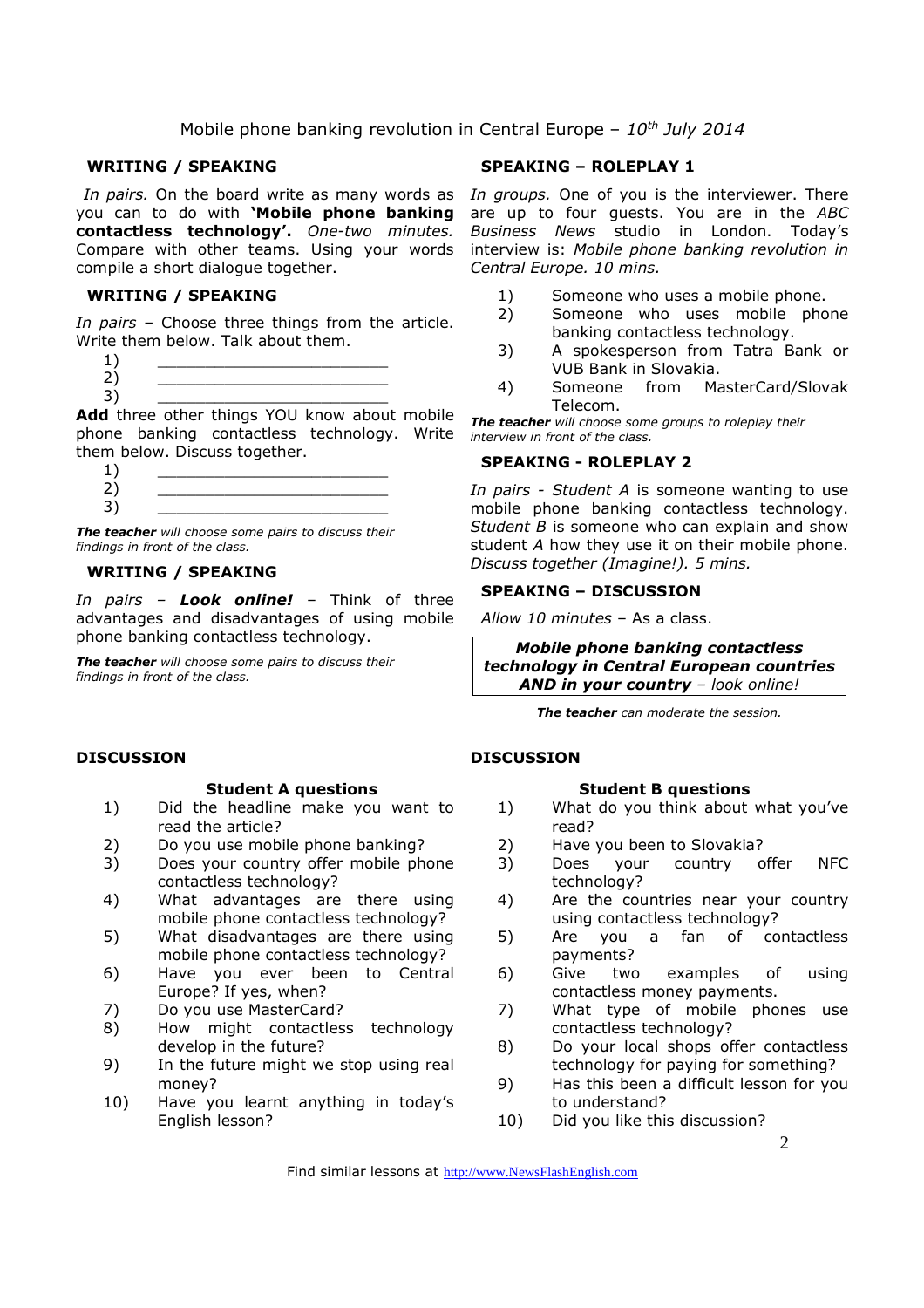#### **Mobile phone banking revolution in Central Europe**

In the Central European country of Slovakia, a mobile phone banking (1) is taking place. Thousands of people are now regularly making payments using their mobile phone. It's all down to new (2)\_\_ that several Slovakian (3)\_\_ have introduced.

The system being used in Slovakia is called Near Field Communication (NFC) technology. This offers users a user-friendly solution to the mobile payment (4)\_\_, but it requires (5)\_\_ between banks and mobile operators, as well as infrastructure in shops. Slovakia is considered the European leader in adopting (6) solutions. Slovakia, the Czech Republic and Poland lead the way in contactless technology. In Slovakia, Tatra Bank and VUB Bank have led the way. Every third (7) in the country is now (8)\_\_!

#### *contactless / coordination / banks / revolution / innovative / technology / payment / hang-up*

Customers can already make payments at thousands of terminals in the Central European country. Other Slovak banks plan to start using NFC technology in the coming months. NFC is a wireless technology based on the communication between two devices, which in the case of mobile payments, can be used as a contactless payment method for which customers pay (1)\_\_ their mobile phones at contactless-enabled payment (2)\_\_ without a data  $(3)$ .

MasterCard recently linked up with mobile phone operator Slovak Telecom introducing an NFC method called MyWallet. This offers mobile users a  $(4)$ payment card that can be used for (5)\_\_. Some 70,000 Slovak Telecom clients hold NFC-compatible (6) . MasterCard now offers a variety of  $(7)$ ranging from contactless payment cards via NFC technology and the MasterCard payment (8)\_\_.

# *application / virtual / transactions / solutions / terminals / connection / devices / via*

# **GAP FILL: READING GAP FILL: GRAMMAR**

#### **Mobile phone banking revolution in Central Europe**

In the Central European country of Slovakia, (1) mobile phone banking revolution is taking place. Thousands (2)\_\_ people are now regularly making payments using their mobile phone. (3)\_\_'s all down to new technology that several Slovakian banks have introduced.

The system being used in Slovakia is called Near Field Communication (NFC) technology. This offers users a user-friendly solution to the mobile payment hang-up,  $(4)$  it requires coordination between banks and mobile operators, (5) infrastructure in shops. Slovakia is considered the European leader in adopting innovative solutions. Slovakia, the Czech Republic and Poland lead (6)\_\_ way in contactless technology. (7)\_\_ Slovakia, Tatra Bank (8)\_\_ VUB Bank have led the way. Every third payment in the country is now contactless!

#### *in / a / of / and / the / but / it / as well as*

Customers can already make payments at thousands of terminals in the Central European country. (1) Slovak banks plan to start using NFC technology in the coming months. NFC is a wireless technology based on the communication between two devices, which in the case of mobile payments, can be used as a contactless payment method for (2)\_\_ customers pay via (3)\_\_ mobile phones at contactless-enabled payment terminals (4) a data connection.

MasterCard recently linked up (5) mobile phone operator Slovak Telecom introducing an NFC method called MyWallet. (6) \_ offers mobile users a virtual payment card (7) can be used for transactions. Some 70,000 Slovak Telecom clients hold NFCcompatible devices. MasterCard now offers a variety of solutions ranging (8)\_\_ contactless payment cards via NFC technology and the MasterCard payment application.

#### *that / this / which / from / their / other / with / without*